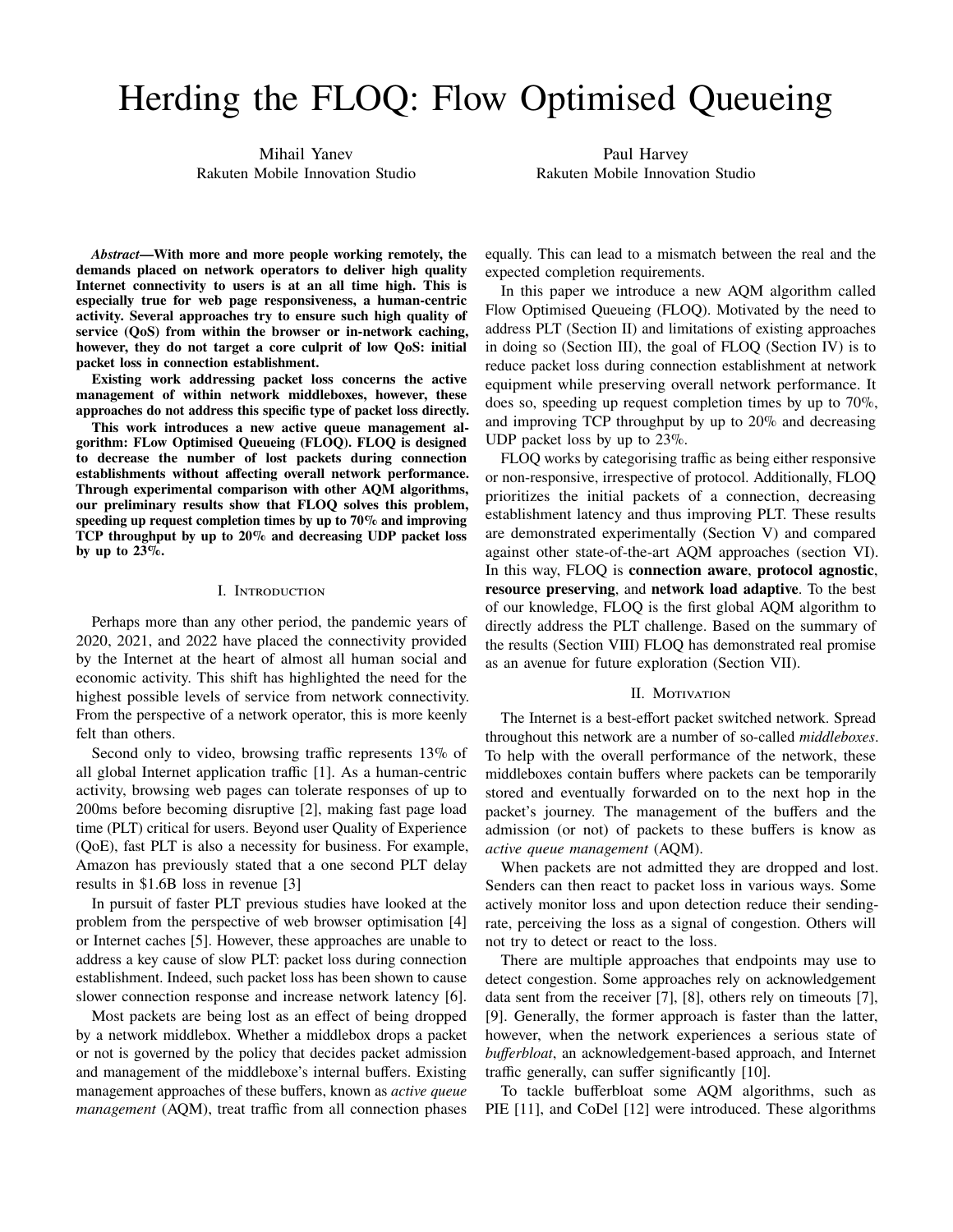

Figure 1: RTO Delay

address bufferbloat based on connection latency. However, a purely latency-based approach does not consider which part of the connection it effects. This is important when considering protocols that rely mainly on retransmission timeouts (RTO) during the connection establishment phase and shortly thereafter.

RTOs are used in protocols when there has been no acknowledgement data (ACK) for a transmitted packet. This situation may occur because the sender's packet(s) got lost, the packets were dropped at a middlebox, or because the sender has already acknowledged all of its received packets. During connection establishment, as a critical mass of packets have not been sent, the sender is often unable to rely on ACK retransmissions, and uses RTO instead, as shown in Figure 1. Therefore, any approach to improve connection latency and responsiveness would benefit if it minimises packet loss during connection establishment.

# III. Related Work

The following provides an overview of related work in AQM. Middleboxes, such as Internet routers, lower level switches, device drivers, etc. contain buffers. These buffers are meant to absorb traffic bursts, however improper configuration of these buffers can lead to reduced performance in low-latency interactive applications and traffic overall. The problem of how buffers should be managed is an active research question. The Internet Engineering Task Force (IETF) had created working groups, dedicated to developing standards and recommendations

for AQM algorithms <sup>1</sup><sup>2</sup>. Historically, many AQM policies have been proposed, but a few of these made it in the real networks.

The most basic form of queue management is the first in first out (FIFO) algorithm. As the name implies, the first packet to enter the buffer will be the first packet to leave. Once the buffer is full, no more packets may enter and are dropped. All forms of AQM are based on this basic principle. FIFO and other passive approaches have proven to be unstable [13].

Random Early Detection (RED) [14] was the first form of *active* queue management. Here, the network middleboxes had an active role in the decision process of dropping packets. In RED, the current occupancy of the network middlebox is monitored. Then, after a certain threshold, each incoming packet is marked with a probability  $P$  of being dropped. This probability may be a function of the buffer occupancy or a fixed number. Furthermore, RED does not differentiate between bursty and non-bursty traffic nor establishing or established packets in a connection. One of the major criticisms of RED is the complexity around setting all required parameters.

Another AQM algorithm, Controlled Delay (CoDel) [12] was proposed to address the problem with bufferbloat [10]. Essentially, CoDel works by repeatedly measuring the RTT of the connections flowing through its buffers. It uses this information to mark a connection as having good or bad "buffering". Here, connections with bad "buffering" are connections likely to experience bufferbloat. CoDel will drop packets from connections with bad "buffering" until their "buffering" stabalizes and the algorithm considers them to have a good "buffering", thus reducing budfferbloat.

Yet another AQM algorithm targeting bufferbloat is Proportional Integral Enhanced controller (PIE) [11]. Like CoDel, PIE also monitors the latency of the active connections and like RED, PIE applies a packet drop probability for each connection's packets after congestion is inferred. However, unlike RED, PIE detects a connection's congestion based on the inter-arrival time of the connections packet's at the middlebox. Thus, PIE tackles the bufferbloat problem by applying a probabilistic control theory-based approach of when to drop packets. Similar to CoDel, PIE was designed without many adjustable parameters to promote easier use and deployment.

Other works attempt to address bufferbloat by applying reinforcement learning (RL) [15] or machine learning(ML) [16] to AQM. As the Internet is dynamic constantly changing environment, the ability to predict or model Internet traffic behaviour is an open problem. For example, since the beginning of the 2019 global pandemic, the VoIP traffic has increased to previously unprecedented levels [17]. Accordingly, this means that high quality training data is almost impossible to provide to ML-based approaches that accurately capture the multitude of operational conditions found in real networks. Similarly, the ability to provide accurate simulation or emulation environments to train RL-based approaches suffers the same issue. Regarding online learning in the network itself, AQM

<sup>1</sup>https://datatracker.ietf.org/group/aqm/about/

<sup>2</sup>https://datatracker.ietf.org/wg/tsvwg/about/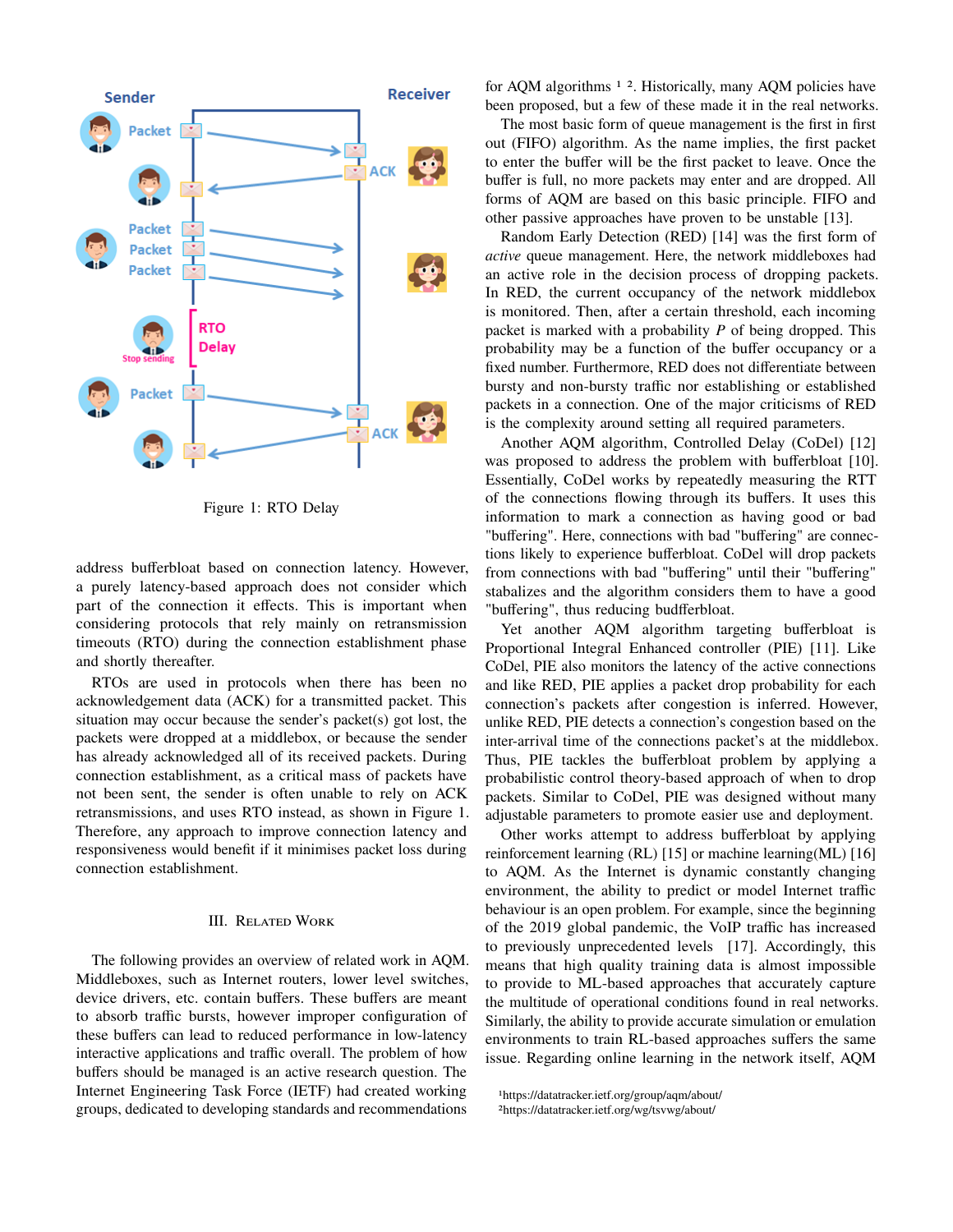

Figure 2: FLOQ's Admission Policy

middleboxes are often resource constrained precluding the use of resource hungry learning applications. For these reasons, learning-based approaches have mostly remained as academic proposals and have not made it to production environments.

Traffic classification is not a novel concept [18]. It has been used for network solutions since the mid 90s. Still, by early 2010s there was no standard way of doing it and researchers based classification on traffic features, protocol and port numbers, and host behaviour [19]. Since then it has been used in many solutions from advanced classification algorithms [20] to intrusion detection systems [21].

Other techniques which can compliment AQM systems include transport extensions, such as explicit congestion notification (ECN) [22], or new TCP implementations [23].

# IV. FLOQ

In this section we introduce FLOQ, a novel AQM algorithm. Its main goal is to address packet loss during connection establishment and to reduce PLT without sacrificing overall network performance. Influenced by previous work, FLOQ builds upon monitoring connections' properties, as in CoDel and PIE, and applying scaling drop probability, as in RED.

The two main novelties of FLOQ are that a) it partitions its buffer space not by protocol but by the *responsiveness* of the traffic and b) connection establishment packets are prioritised for responsive traffic. Using these traffic categorisations, FLOQ then applies probabilistic admission to arriving packets.

| Parameter | Description                                         |
|-----------|-----------------------------------------------------|
| rq        | is the number of packets in the responsive buffer   |
| uq        | is the number of packets in the unresponsive buffer |
| RQ        | is the packet quota for responsive traffic          |
| UQ.       | is the packet quota for unresponsive traffic        |
| RT        | represents responsive traffic                       |
| U T       | represents responsive traffic                       |
| t         | is the type of traffic                              |
| e p       | is the number of exchanged packets for a connection |
| $F_t(ep)$ | is the base drop probability for a traffic type     |
| $F_d$     | is a scaling function based on buffer occupancy     |
| ap        | total number of packets in all buffers              |
| AT        | FLOO's activation threshold                         |

Table I: Admission Policy Parameters and Terms

# *A. Traffic Types*

In FLOQ, a responsive traffic flow is defined as one which reduces its sending-rate after packet loss is observed. FLOQ uses inferred network knowledge to determine this. Specifically, for a given connection, FLOQ records the number of transferred packets, the number of packets it dropped, the timestamp of the last dropped packet, and the connection's sending-rate. This information is used in the admission policy, described below. An unresponsive traffic flow is defined as one in which the sending-rate of packets, as observed by FLOQ, is independent of the packet loss, as observed by FLOQ.

Initially all connections are marked as responsive, however, connections are reclassified should they not reduce their sending-rate after connection's packets are dropped. We do not infer the traffic's responsiveness from the observed protocol number because such information does not guarantee useful insights with respect to responsiveness. For example, consider TCP connections which do not congestion control, or responsive protocols (e.g., QUIC [24]) atop, network protocols not known for intrinsically supporting congestion control.

Additionally, FLOQ further subdivides both traffic types into *establishment* and *other* phases corresponding to the establishment or otherwise of a connection. If a number of exchanged packets on a connection is less than a configurable threshold, the connection is identified as being in an establishment phase. In this work, the threshold is set at 10.

#### *B. Admission Policy*

Using the previous definitions of traffic types, FLOQ uses a weighted probability function to admit packets (Eq 1). All its parameters are described in Table I. Additionally, Figure 2 shows FLOQ's admission policy flow chart.

$$
P_{in}(rq, uq, t, ep, ap) = \begin{cases} 1 & \text{if } t = \text{RT and } \text{rq} < \text{RQ} \\ 1 & \text{if } t = \text{UT and } \text{uq} < \text{UQ} \\ F_t(t, ep) * F_d & \text{if } ap > AT \\ 1 & \text{otherwise} \end{cases}
$$
(1)

 $F_t(t, ep)$  is the base or default probability of dropping a packet for a given traffic type. Different base probabilities are assigned to responsive and unresponsive traffic as FLOQ is designed to drop fewer responsive packets. This choice is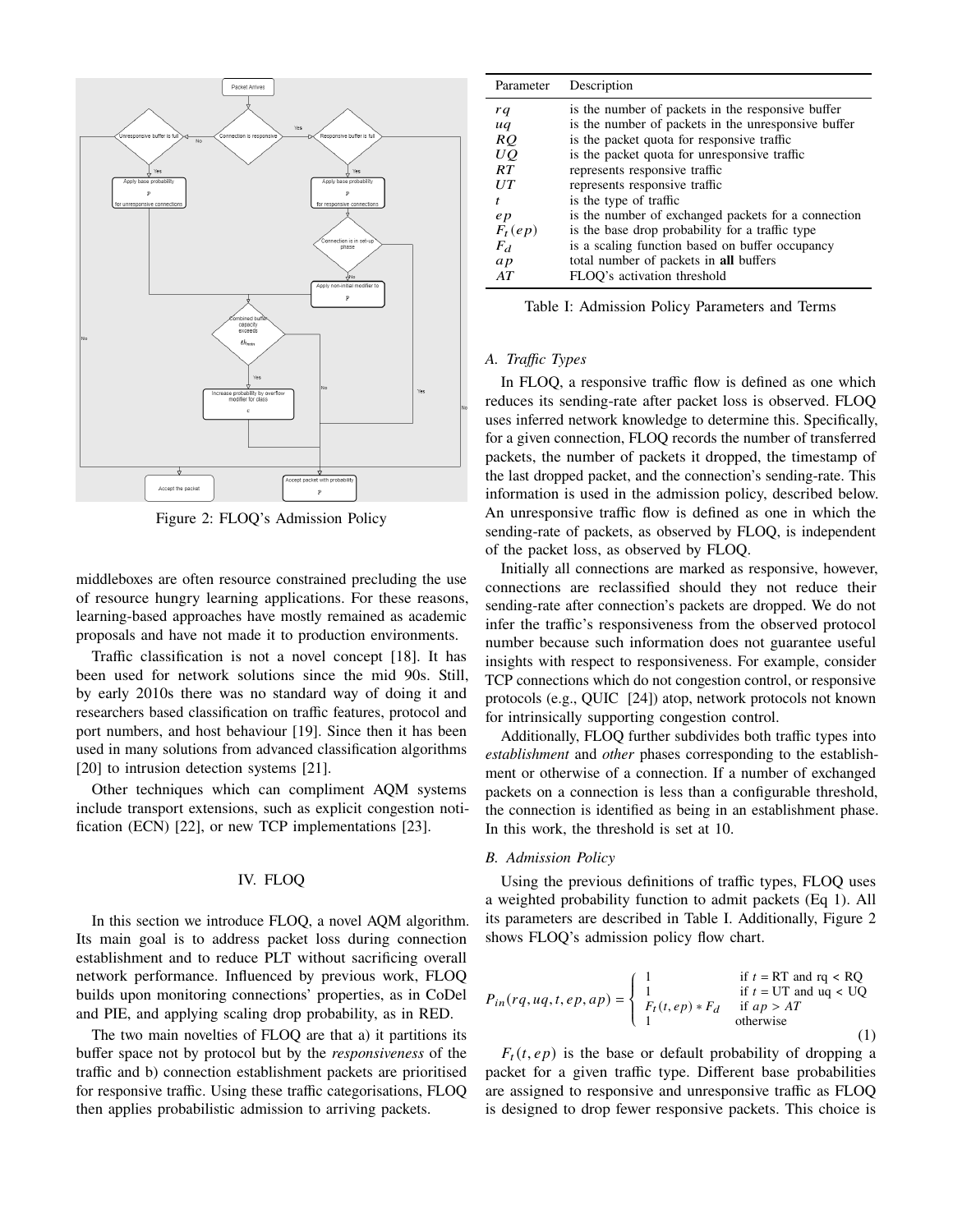made as responsive flows reduce their send-rate in response to packet loss making them more sensitive to packet loss and thus having a higher impact on network traffic overall. In this work,  $F_t(t, e p)$  is set to 2% and 5% for responsive and unresponsive traffic, respectively.

To address packet loss of initial connection packets,  $F_t(t, e p)$ is increased when the number of exchanged packets  $(ep)$  for responsive traffic is larger than the configurable connection setup threshold. This is current set to 10 packets, see Section IV-A.

Finally, FLOQ increases the packet drop scaling factor  $F_d$ per traffic type as the number of stored responsive  $(rq)$  or unresponsive  $(uq)$  packets increase. In this work,  $F_d$  is a factor that scales with the total buffer occupancy  $ap$ . Furthermore,  $F_d$  is additive for responsive traffic, and multiplicative for unresponsive traffic. Finally,  $F_d$  is only applied after a traffic type reaches its pre-defined packet quota ( $RQ$  or  $UQ$ ) and  $ap$ is over the activation threshold  $AT$ . This is done to prevent FLOQ from dropping packets from a given type when there is available capacity in the other type's buffer. Also, FLOQ further increases the scaling factor  $F_d$  if a packet from the responsive traffic would overflow into the unresponsive buffer and vice versa. FLOQ allows such traffic type "overflows", since it can use the remaining "other" quota to store bursts of the traffic type which buffers were overflown. Additionally, the increased  $F_d$  for the overflowing traffic and the unconditional admittance policy for the overflown type aims to preserve the preset admission boundaries as much as possible.

Drawing inspiration for managed memory heaps [25], FLOQ partitions the available middlebox memory buffer into three logical domains, as opposed to dedicated memory buffers per traffic type. Here, each domain corresponds to responsive traffic, unresponsive traffic, or other traffic. In order to prevent FLOQ *overfitting* quota sizes to the problem studied, each quota has a soft limit. This means that packets can overflow into the other memory buffers. However, as explained in the previous paragraph, FLOQ ensures that such traffic overflows would not be disruptive to FLOQ's operation in general.

The size of each domain is determined by the quotas  $RQ$ and UQ. The final *other* traffic quota is the remaining space after  $RQ$ 's and  $UQ$ 's values are combined. In this work  $RQ$  is set to 50%,  $UQ$  is set to 30%, and the other traffic quota is set to the remaining 20%. As the Internet is has more responsive than unresponsive traffic  $[1]$ ,  $RQ$  has the most allocated space. Despite concerns that storing larger of amounts of responsive traffic would benefit PLT at the expense of unresponsive traffic's performance, experimental results in Section VI did not confirm this effect. Nevertheless, exploration and validation of the quota ratio is an area of future work. When all buffers are full, FLOQ reverts to FIFO behaviour.

Since dropping initial packets would sometimes be unavoidable either due to many such packets arriving at once, filling the buffers or because the buffers were already at full capacity. In such cases, FLOQ would try to keep the occurrence of this event to a minimum by preemptively dropping packets from other connections. However, even if an initial packet needs to be dropped, FLOQ would give subsequent initial packets on



Figure 3: Experimental Setup

that connection higher admission probability and that way will attempt to keep them within the buffers. Thus, dropping as few initial packets of the same connection, as possible, FLOQ would speed-up that connection's overall completion time and allow for more connections to complete within the experiment duration.

### V. Experimental Setup

As discussed in Section IV, the main goal of FLOQ is to reduce PLT without sacrificing overall network performance. To explore this, the following experimental setup was used.

## *A. Testing Configuration*

All experiments were performed on a simulated topology where traffic flows from a sender on one side to a receiver on the other via a router and a delay emulator, as shown in Figure 3. FLOQ is implemented as a FreeBSD kernel module to emulate the router and is used in conjunction with dummynet [26] to emulate delay. The router's buffer capacity was set to the widely accepted value of the bandwidth delay product (BDP) and an additional 20% extra capacity. The extra cpacity was added to intentionally introduce some bloated buffer space as CoDel and PIE were designed to operate well such cases. Consequently, buffer sizes were 20 and 200 packet slots for the 10 Mbps and the 100 Mbps link scenarios respectively. The link scenarios are described below.Furthermore, as previous work has documented that many provisioned network middleboxes experienced some level of bloated buffers [10], this enables exploration of FLOQ's behaviour in this context.

The sender, receiver, router, and delay emulator are all separate separate processes in a single virtual machine. This VM had two processor cores and 4GB of virtual memory executing on a Intel Core i5-10210U 4 x 1.6 - 4.2 GHz. In future work, a more complicated set of topologies and tesbed will be explored.

## *B. Experimental Traffic*

For each experiment, various traffic types were used to simulate background network activity and TCP or QUIC Web connections. These traffic types are shown in Figure 4 and are described as follows:

**UDP Periodic Bursts** : Periodic burst of constant bit-rate traffic. In each of the experimental sets described below, the UDP traffic was configured to use 15% of the total link capacity.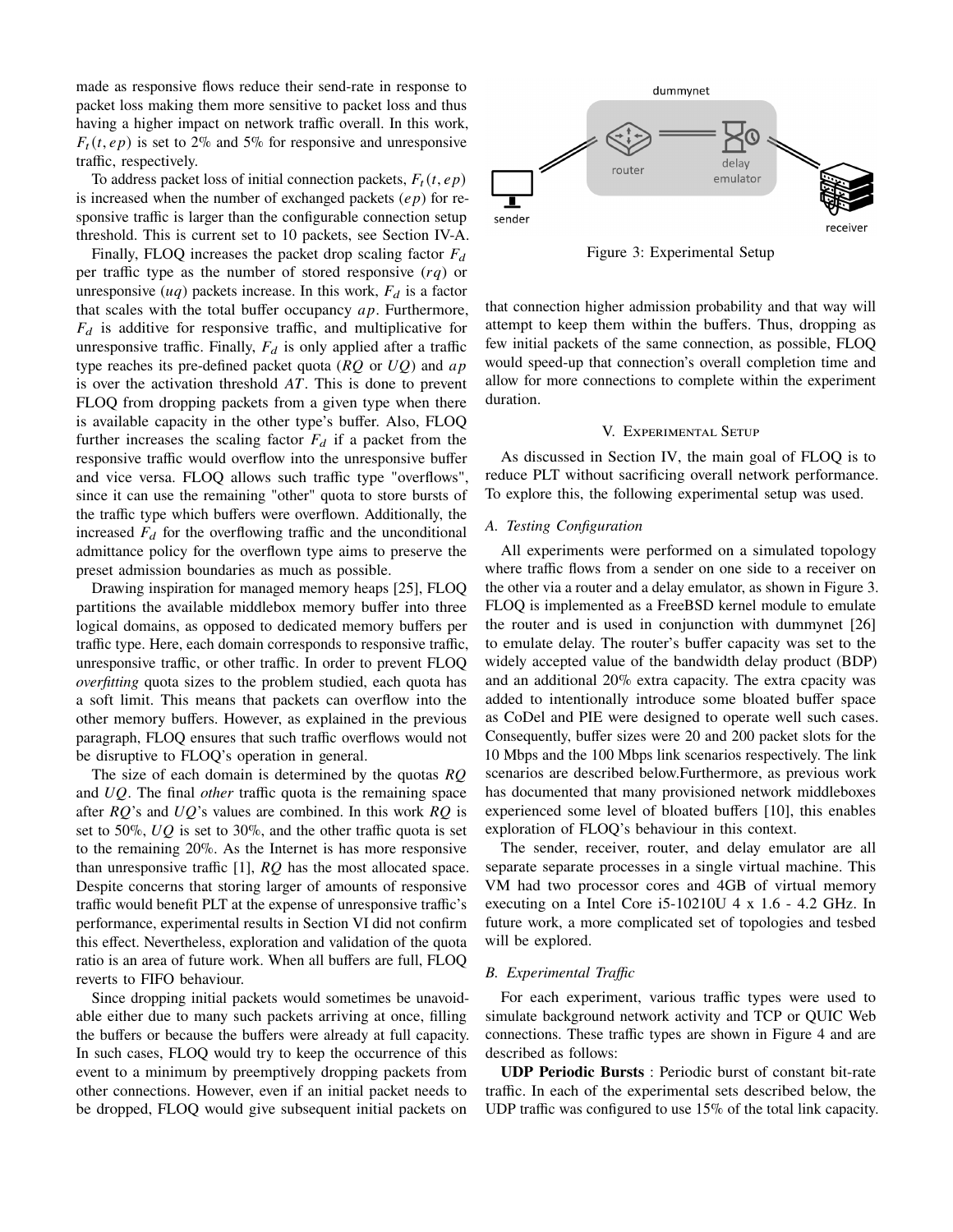

Figure 4: Per-Experiment Traffic Composition





Figure 5: PLT Distribution for TCP Web Traffic

For example, the UDP traffic accounted for 1.5Mbps of the 10 Mbps link. This traffic type can be representative of VoIP or gaming traffic.

**QUIC Web** : Sequential HTTP/3.0 requests from a sender to a local copy of Google's index page stored on the receiver. Here, the sender and receiver correspond to the quiche client and server respectively<sup>3</sup>. After a request completes (successfully or otherwise), the client will wait 6 seconds before sending another request. This was done to simulate user browsing behaviour.

**TCP Web** : Sequential HTTP/2.0 requests from a sender to a local copy of Google's index page stored on the receiver. Here, the sender and receiver correspond to the command  $wget<sup>4</sup>$  and the nginx web server<sup>5</sup>, respectively. After a request completes, the client will wait 6 seconds before sending another request. This was done to simulate user browsing behaviour.



(b) 100Mbps

Figure 6: PLT Distribution for QUIC Web Traffic

**TCP Video Stream** : A single adaptive bit-rate video streaming application operated for the full duration of each experiment. The video used the 6 second segmented MPEG-DASH dataset<sup>6</sup>. The client used was scootplayer<sup>7</sup> and nginx as the server.

**TCP File Transfer** : TCP-based file transfer of an "infinitely large" file<sup>8</sup>.

Based on the above traffic types, two sets of experiments were conducted using link bandwidths of 10 Mbps and 100 Mbps. These values were chosen to correspond to representative DSLv2 and FTTC links [27], respectively. Each experiment was run for 600 seconds, as the TCP Video Stream traffic had a hard deadline of just over 600 seconds.

In each link scenario, the number of concurrent TCP file transfers was altered to explore the performance of FLOQ under different network loads. As each TCP flow tries to claim as much bandwidth as possible, the pressure on the single (bottleneck) link and the load on the AQM are increased. Section VI describes the performance of FLOQ and the traffic in this context. our dataset is built using the results from 10 repeated runs for each link capacity/link load/AQM combination. That is, we ran 10 experiments on the 10Mbps link with 3 background file transfers using FLOQ, another 10 using FIFO, etc. Adding up to a total of 240 runs (2 link

<sup>3</sup>https://github.com/cloudflare/quiche

<sup>4</sup>https://www.gnu.org/software/wget/

<sup>5</sup>https://www.nginx.com/

<sup>6</sup>https://github.com/camilanovaes/MPEG-Dash-Simulation

<sup>7</sup>https://github.com/broadbent/scootplayer

<sup>8</sup>While not infinite, each file is large enough to last for the duration of the experiments and consume the link capacity if possible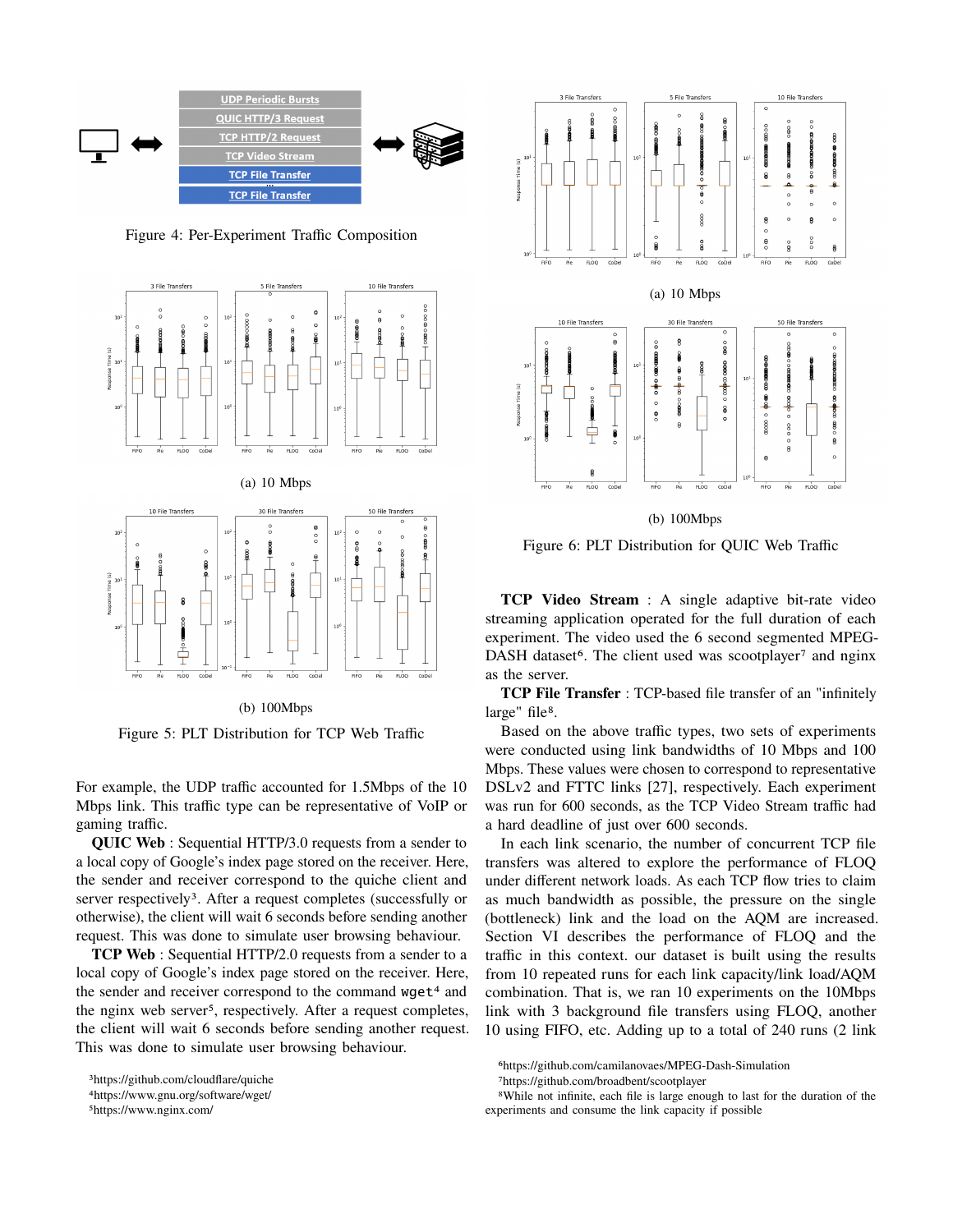

(b) 100Mbps

Figure 7: Completed TCP Web Traffic Requests



(b) 100Mbps

Figure 8: Completed QUIC Web Traffic Requests

capacities, 3 link load scenarios, 4 algorithms, 10 repetitions).

# VI. RESULTS

Using the setup described in Section V, we now describe the comparison of FLOQ against FIFO, Pie, and CoDel in terms of number of completed TCP and QUIC connections, page load times, jain's fairness index, overall traffic throughput/performance, and UDP loss percentages. PIE and CoDel were configured with their default dummynet<sup>9</sup> settings on a Free BSD 11.3 kernel implementation.

#### *A. Web Browsing (Responsive) Performance*

Figures 5 and 6 show the distribution of TCP Web (HTTP/2) and QUIC Web (HTTP/3) page load times across 10 experimental runs. Please note the log scale on the y-axes. As noted in Section V, we use all background traffic and vary the number of TCP file transfers across experiments. For 10 Mbps we use 3, 5, and 10 concurrent file transfers and for 100 Mbps we use 10, 30, and 50 concurrent file transfers.

For both TCP and QUIC Web traffic at 10 Mbps (Figures 5a and 6a) we see that FLOQ performs comparably to the other AQM approaches when comparing the distributions. The only exception being FLOQ's performance on QUIC traffic in the presence of 5 TCP files transfers, Figure 6a. This behaviour is also seen by the other AQM algorithms in the 10 TCP file transfer case. The reason that FLOQ exhibits this behaviour earlier is because FLOQ starts dropping packet earlier compared to the other AQM algorithms.

Also, we see that in Figure 5a FLOQ shows comparable performance to the best AQM algorithm. However, we do not see the full benefit of FLOQ as it will only apply to the last 4 packets in the buffer. This corresponds to final 20% of the buffer, as explained in Section V.

When considering TCP and QUIC Web traffic at 100 Mbps (Figures 5b and 6b) the advantage of FLOQ becomes more clear. Here we see that FLOQ's median response time is lower in five of the six experiments, and comparable for 50 TCP file transfers in Figure 6b. We ascribe the latter case to the heavy load of the link meaning that FLOQ is unable to always preserve the initial packets. However, it can be observed that FLOQ has a wider interquartile range in this case. Inspecting further, we can see that the lower quartile is near the RTO value for a connection and the upper quartile is twice the RTO. This means that when a connection will loose initial packets, FLOQ cause this loss to gravitate towards only one or two packets, corresponding to the one or two RTOs.

Given a larger BDP, and hence a larger buffer, FLOQ's initial setup preservation policy works as intended and the hypothesised lower response times are observed. Here we see that FLOQ is able to prioritise a connection's initial packets enabling either a connections' setup and congestion window (CWND) build-up or fast re-transmit to work effectively.

A similar pattern of results can be seen when considering the number of completed TCP and QUIC web requests in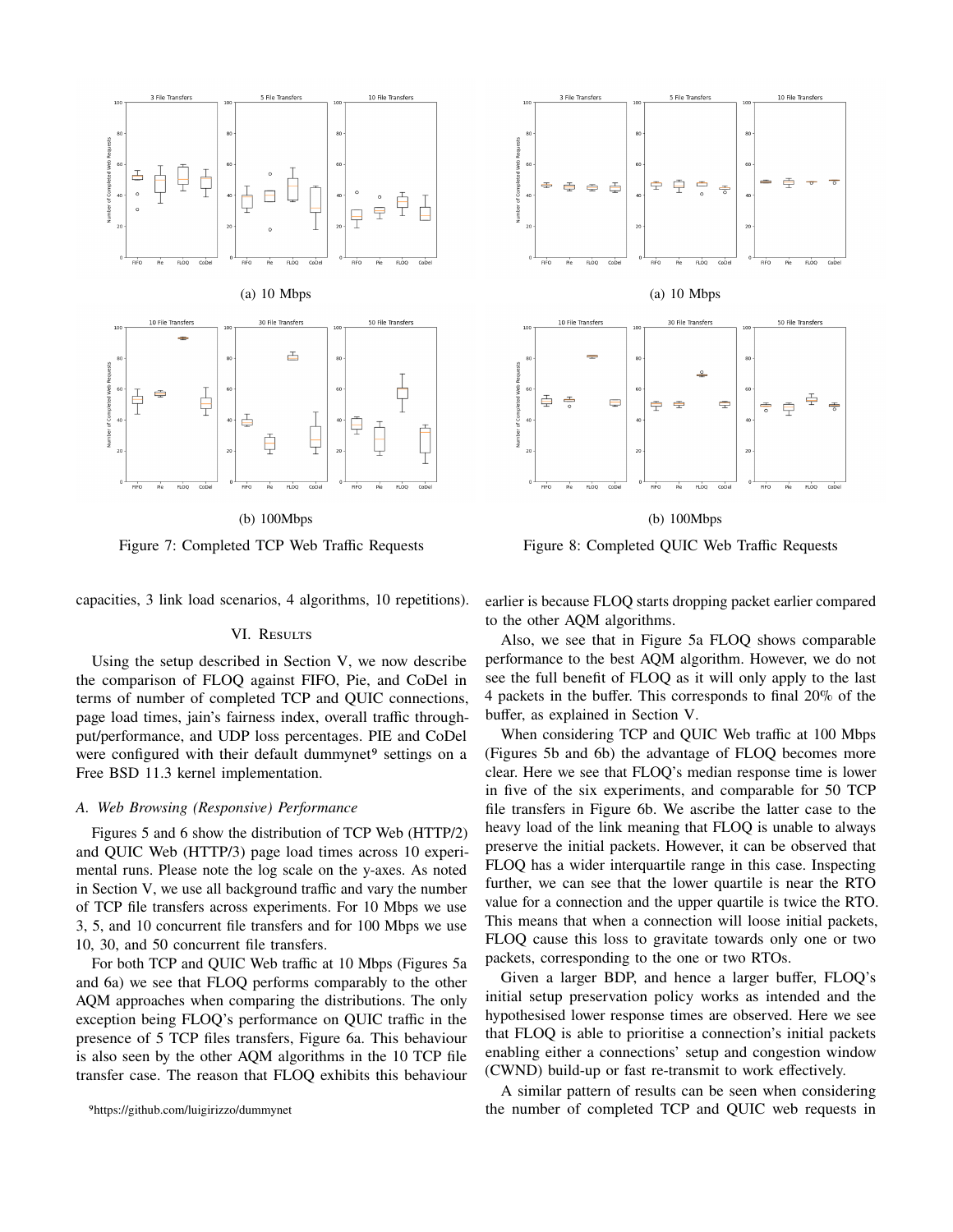

Figure 9: Average TCP File Transfer Throughput



Figure 10: Average Jain's fairness index

across 10 experimental runs in Figures 7 and 8. Again we see that FLOQ performs comparably for the 10 Mbps experiments, but when provided with enough buffer space, prioritising a connection's initial packets leads to an increase in the number of completed web connections in the 100 Mbps experiments. Additionally, Figures 7b and 8b show that for both TCP and QUIC traffic the number of completed connections increases as the response time decreases. Here FLOQ enables more connections to successfully establish without loss, leading to more connections which complete faster.

# *B. Overall TCP Performance & Throughput*

Figure 9 shows the average throughput for all TCP file transfers across the different experiments for 10 runs. The error bars show the standard deviation. When considering the 10 Mbps experiments (Figure 9a) it can be seen that FLOQ achieves comparable throughput to that of connections controlled by other AQMs. However, when comparing the fairness indexes in Figure 10a, FLOQ performs slightly worse. While FLOQ aims to not drop multiple packets from the same connection, the buffer space in the 10 Mbps case was so low that FLOQ would fall back to tail drops. Hence, some connections would experience more loss compared to others leading to decreased speed.

The 100 Mbps experiments yield more interesting results. When considering the fairness index, Figure 10b shows that FLOQ consistently performs equal or better to all other approaches across all experiments. This is because other AQM

approaches have no mechanism to balance the lost packets across connections. Conversely, FLOQ's preservation policy is able to manage and sustain high fairness across all connections. Additionally, in this case FLOQ has sufficient buffer space combined with enough packets from different flows to trigger FLOQ's activation thresholds.

When considering the 100 Mbps throughput experiments in Figure 9b, FLOQ is less consistent. When the traffic load is low (10 TCP file transfers), FLOQ controlled queues achieve lower overall throughput compared to others. This is because FLOQ preemptively starts dropping packets. Specifically, as the middlebox's buffer is sufficiently large, FLOQ's activation threshold will make it drop packets earlier compared to the other AQMs. Put simply: when the link is not loaded by enough flows, combined with FLOQ's early drop policy flows may observe worse performance. However, despite the decrease in the TCP file transfer throughput, Figure 5b shows improved PLT even though both traffic types are TCP and responsive.

This TCP performance decrease can be addressed by exploring alternate FLOQ configurations on how aggressively it drops packets and possibly by adding the network load as another input to Eq 1. However, this must be balanced against the impact on PLT. We leave this as discussion for future work.

*1) Streaming Performance:* Over 70% of TCP Internet traffic is video [1]. Although the primary goal for FLOQ is to improve PLT, it is necessary to ensure that FLOQ does not disrupt video traffic more than other AQMs. Volume aside, such traffic is important to consider because it has very different operational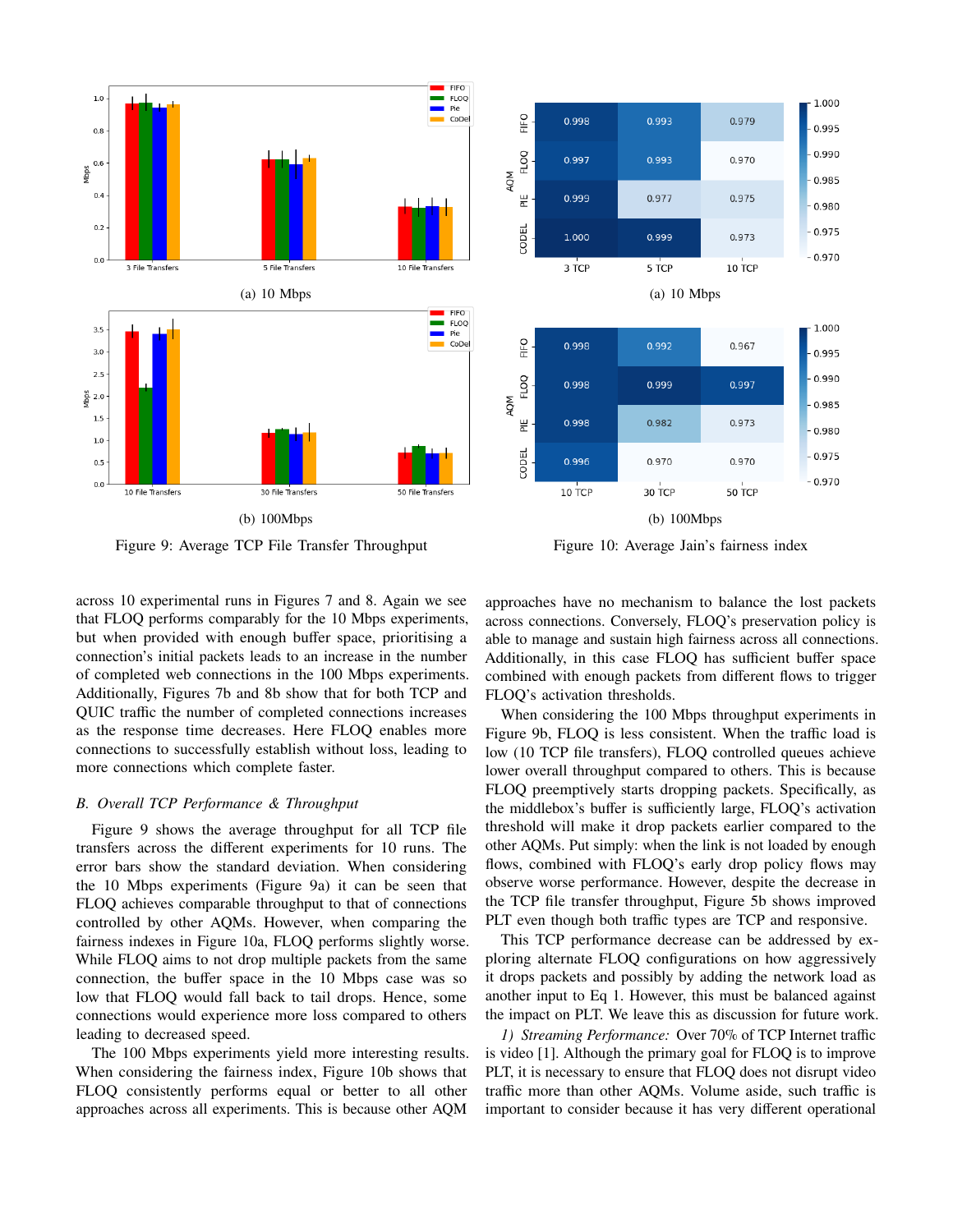

(b) 100Mbps

Figure 11: Failed Video Chunk Downloads



Figure 12: Video Throughput (Render Quality)

characteristics compared to file transfer or web traffic.

As the current standard for on-demand video delivery is to pre-encode the video in different representations and then segment each one into equally sized time chunks, video connections typically reuse the same single connection for the duration of video download. Also, such connections experience periods where no data exchange happens due to client buffering. Additionally, as each requested chunk may be of different quality, such traffic is usually *bursty* traffic at irregular intervals.

Figure 11 shows the distribution of how often the video client failed to download a video chunk by the required internal deadline across 10 runs. As with other results, the 10 Mbps experiments show FLOQ as comparable to other AQM's. However, for the 100 Mbps experiments, FLOQ's stricter admission policy allowed for more video chunks to meet their respective deadlines, thus reducing the number of chunk download errors.

Figure 12 shows the distribution of average throughput (rendered quality) for the video stream across 10 runs. Again, FLOQ's performance is comparable for the 10 Mbps experiments. For the 100 Mbps experiments FLOQ is able to achieve higher average video throughput. This is confirms the behaviour observed for FLOQ in Section VI-B.

In summary, FLOQ not only enables fewer download errors but also increases the overall quality of video playback.

# *C. UDP (Unresponsive) Performance*

Figure 13 shows the average percentage packet loss for the UDP periodic bursty traffic using the different AQM

approaches across 10 runs. Again, FLOQ behaves consistently with previous results. For the 10 Mbps experiments FLOQ displays comparable loss to the other AQMs (Figure 13a). For the 100 Mbps experiments, Figure 13b shows that for 10 concurrent file transfers, UDP loss increases and for 30 and 50 concurrent file transfers it decreases. As before, we explain the *increase* in UDP packet loss as a result of FLOQ pre-emptively dropping packets to preserve room for a connection's initial packets. We explain the *reduction* in UDP packet loss as a side effect of FLOQ's effective management of the TCP file transfer traffic, as see in Figure 9b. Again, by preemtively dropping TCP file transfer packets, we are able to decrease UDP packet loss as more free capacity is available in the middlebox's buffer.

### *D. Summary*

We have observed that for links with lower capacity, such as DSLv2 lines, FLOQ shows comparable performance to existing AQM approaches. This is since FLOQ would require a certain capacity of the buffer to be filled, in order to start operating. For lower capacity cases, this allows FLOQ to manage too few packets, so that its benefits can be fully demonstrated.

For links with higher capacity, such as FTTC lines, we see that FLOQ's preemptive packet drops, combined with the initial packet prioritisation can - for the majority of cases both reduce page load times and increase completion rates for TCP and QUIC web traffic, maintain or improve TCP throughput and fairness, improve video streaming performance, and reduce UDP packet loss. These benefits are seen when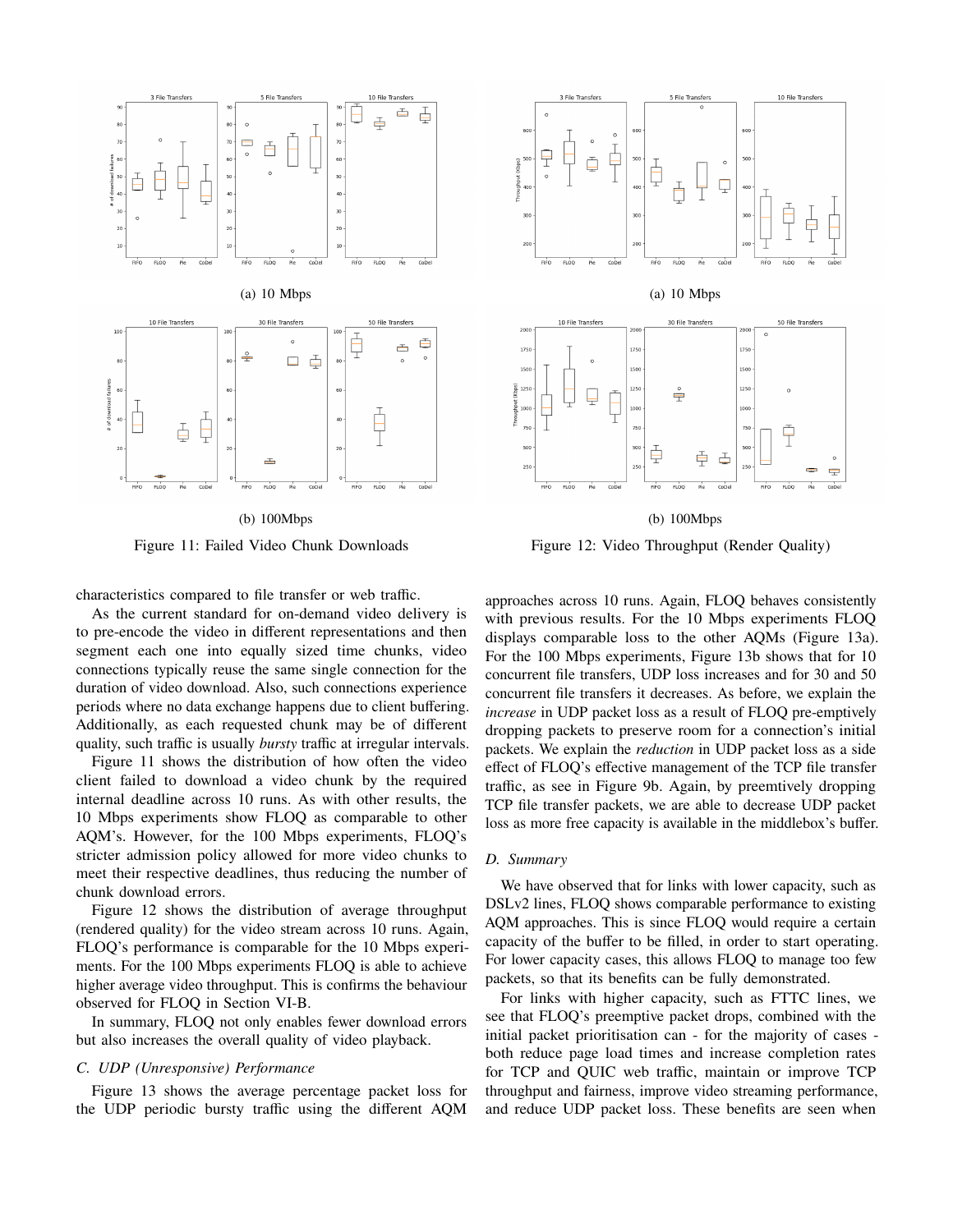

Figure 13: Average UDP Packet Loss

multiple throughput demanding connections compete on the same link or more generally when the links are busy. For cases where the link is lightly loaded, while FLOQ achieves its primary goal of reducing page load time, this comes at the cost of decreased performance for other traffic, for example, TCP throughput and increased UDP packet loss.

# VII. Future Work

While influenced by anecdotal evidence from a large national mobile network, this work has currently been based on synthetic data and topologies. Next steps involve increasing the complexity of the testing environment and studying FLOQ with real network traffic.

Additionally, we are also exploring the autonomous and distributed operation of FLOQ (and more generally AQM) following the approach being proposed in the ITU-T FGAN [28].

## VIII. CONCLUSIONS

This work presents a new AQM algorithm called FLOQ. Unlike other AQM approaches, FLOQ categorises traffic by behaviour, not protocol, and prioritises initial connection packets based on these traffic categorisations. Through experimental comparison against state-of-the-art AQM algorithms, FLOQ's performance across various scenarios ranges from comparable in lightly loaded links, to significantly improved across a range of traffic types for the majority of cases.

#### **REFERENCES**

- [1] Sandvine, "The Global Internet Phenomena Report," 2019.
- [2] R. Netravali, A. Goyal, H. Balakrishnan, J. Mickens, and M. Csail, "Polaris: Faster Page Loads Using Fine-grained Dependency Tracking," p. 123, 2016. [Online]. Available: http://x.com/first.js''/
- [3] R. Rehrmann, M. Keppner, W. Lehner, C. Binnig, and A. Schwarz, "Workload merging potential in sap hybris," in *Proceedings of the Workshop on Testing Database Systems*. New York, NY, USA: Association for Computing Machinery, 2020. [Online]. Available: https://doi.org/10.1145/3395032.3395326
- [4] X. S. Wang, A. Balasubramanian, A. Krishnamurthy, and D. Wetherall, *Demystifying Page Load Performance with WProf*, 2013.
- [5] M. Al-Fares, K. Elmeleegy, B. Reed, and I. Gashinsky, "Overclocking the yahoo! cdn for faster web page loads," in *Proceedings of the 2011 ACM SIGCOMM Conference on Internet Measurement Conference*, ser. IMC '11. New York, NY, USA: Association for Computing Machinery, 2011, p. 569–584. [Online]. Available: https://doi.org/10.1145/2068816.2068869
- [6] J. Hall, I. Pratt, I. Leslie, and A. Moore, "The effect of early packet loss on web page download times," in *Passive and Active Measurement Workshop, La Jolla, California USA*, 2003.
- [7] V. Jacobson, "Congestion avoidance and control," *ACM SIGCOMM Computer Communication Review*, vol. 18, no. 4, pp. 314–329, aug 1988. [Online]. Available: https://dl.acm.org/doi/10.1145/52325.52356
- [8] S. Floyd, J. Mahdavi, M. Mathis, and D. A. Romanow, "TCP Selective Acknowledgment Options," RFC 2018, Oct. 1996. [Online]. Available: https://www.rfc-editor.org/info/rfc2018
- [9] M. Sargent, J. Chu, D. V. Paxson, and M. Allman, "Computing TCP's Retransmission Timer," RFC 6298, Jun. 2011. [Online]. Available: https://www.rfc-editor.org/info/rfc6298
- [10] J. Gettys, "Bufferbloat: Dark buffers in the Internet," *IEEE Internet Computing*, vol. 15, no. 3, may 2011.
- [11] R. Pan, P. Natarajan, F. Baker, and G. White, "Proportional Integral Controller Enhanced (PIE): A Lightweight Control Scheme to Address the Bufferbloat Problem," RFC 8033, Feb. 2017. [Online]. Available: https://www.rfc-editor.org/info/rfc8033
- [12] K. Nichols, V. Jacobson, A. McGregor, and J. Iyengar, "Controlled Delay Active Queue Management," RFC 8289, Jan. 2018. [Online]. Available: https://www.rfc-editor.org/info/rfc8289
- [13] M. Bramson, "Instability of fifo queueing networks with quick service times," *The Annals of Applied Probability*, pp. 693–718, 1994.
- [14] S. Floyd and V. Jacobson, "Random Early Detection Gateways for Congestion Avoidance," *IEEE/ACM Transactions on Networking*, vol. 1, no. 4, pp. 397–413, 1993.
- [15] H. Fawaz, D. Zeghlache, T. A. Q. Pham, J. Leguay, and P. Medagliani, "Deep reinforcement learning for smart queue management," *Electronic Communications of the EASST*, vol. 80, 2021.
- [16] X. Lin and D. Zhang, "Kemy: An aqm generator based on machine learning," in *2015 10th International Conference on Communications and Networking in China (ChinaCom)*, 2015, pp. 556–561.
- [17] G. Forecast *et al.*, "Cisco visual networking index: global mobile data traffic forecast update, 2017–2022," *Update*, vol. 2017, p. 2022, 2019.
- [18] K. C. Claffy, H.-W. Braun, and G. C. Polyzos, "A parameterizable methodology for internet traffic flow profiling," *IEEE Journal on selected areas in communications*, vol. 13, no. 8, pp. 1481–1494, 1995.
- [19] H. Kim, K. Claffy, M. Fomenkov, D. Barman, M. Faloutsos, and K. Lee, "Internet traffic classification demystified: Myths, caveats, and the best practices," in *Proceedings of the 2008 ACM CoNEXT Conference*, ser. CoNEXT '08. New York, NY, USA: Association for Computing Machinery, 2008. [Online]. Available: https://doi.org/10.1145/1544012.1544023
- [20] U. Prabu and V. Geetha, "Self-organizing deep learning model for network traffic classification," in *Inventive Communication and Computational Technologies*. Springer, 2022, pp. 419–425.
- [21] M. Di Mauro, G. Galatro, G. Fortino, and A. Liotta, "Supervised feature selection techniques in network intrusion detection: A critical review, *Engineering Applications of Artificial Intelligence*, vol. 101, p. 104216, 2021.
- [22] S. Floyd, D. K. K. Ramakrishnan, and D. L. Black, "The Addition of Explicit Congestion Notification (ECN) to IP," RFC 3168, Sep. 2001. [Online]. Available: https://www.rfc-editor.org/info/rfc3168
- [23] B. Briscoe and A. S. Ahmed, "TCP Prague Fall-back on Detection of a Classic ECN AQM," nov 2019. [Online]. Available: http: //arxiv.org/abs/1911.00710
- [24] J. Iyengar and M. Thomson, "QUIC: A UDP-Based Multiplexed and Secure Transport," RFC 9000, May 2021. [Online]. Available: https://www.rfc-editor.org/info/rfc9000
- [25] A. W. Appel, "Simple generational garbage collection and fast allocation," *Software: Practice and experience*, vol. 19, no. 2, pp. 171–183, 1989.